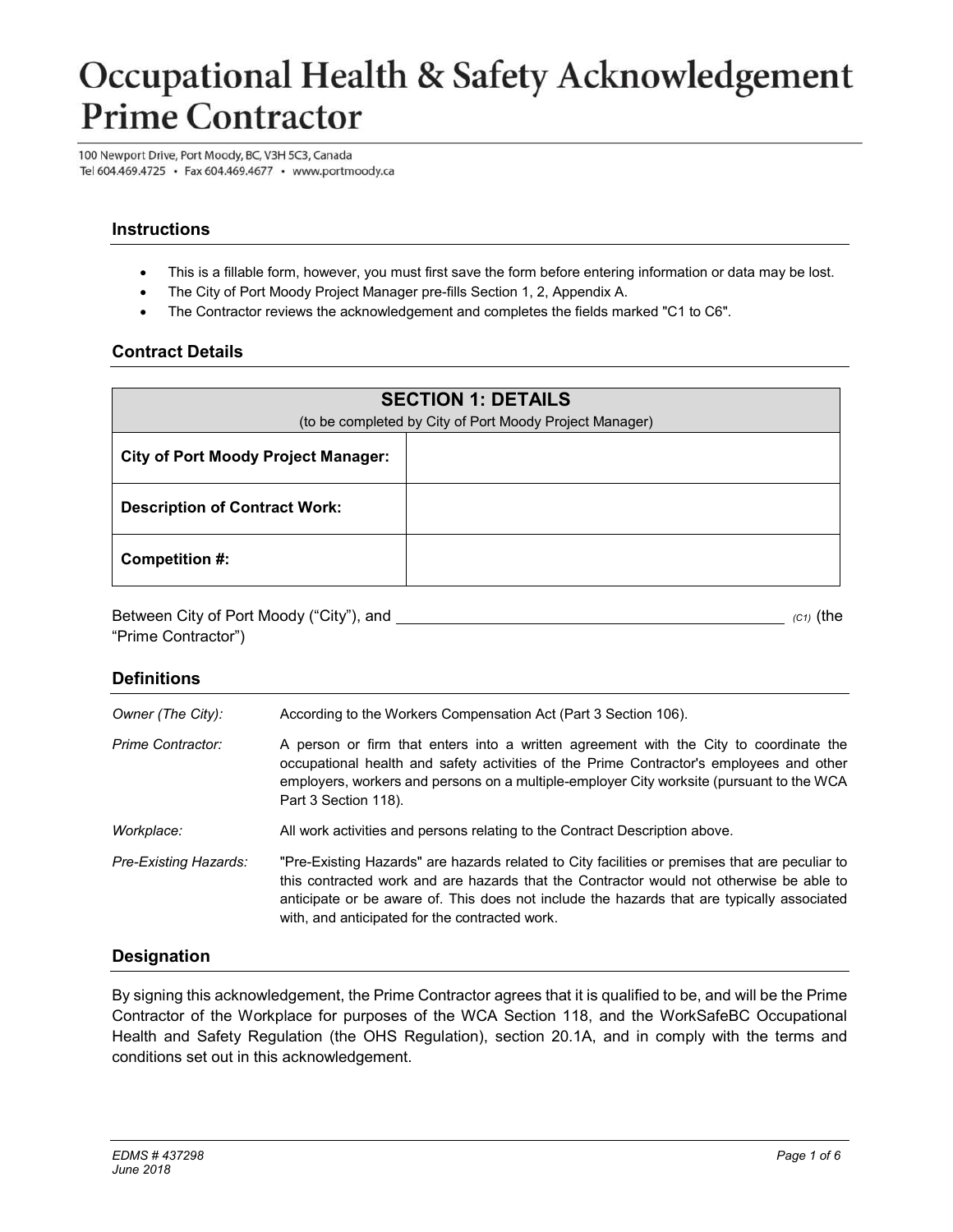If this Contractor has signed both the Prime Contractor Acknowledgement AND the Single Contractor Acknowledgement, they will act as the Prime Contractor, only in the following circumstances:

| <b>SECTION 2: PRIME DESIGNATION</b>                      |
|----------------------------------------------------------|
| (to be completed by City of Port Moody Contract Manager) |
|                                                          |
|                                                          |
|                                                          |
|                                                          |
|                                                          |
|                                                          |
| $\cdots$<br>$\sim$ $\sim$ $\sim$<br>$\sim$ $\sim$<br>    |

*Section 2 may not be applicable in some situations.* 

In general, the Prime Contractor is responsible for coordinating the occupational health and safety activities of all employers, workers and other persons at the workplace, and establishing and maintaining a system to ensure compliance with health and safety requirements at the workplace.

If the Prime Contractor wishes to designate another person or firm to fulfill its duties as Prime Contractor under this acknowledgement, it must obtain prior written approval from the City. Such designation does not relieve the Prime Contractor from its fulfillment of the terms and conditions of this acknowledgement.

## **Prime Contractor Terms and Conditions**

### Required Documentation relating to Prime Contractor

The Prime Contractor will provide to the City before the commencement of work under this acknowledgement, the following information:

- Proof that they are registered with WorkSafeBC and a commitment to notify the City of any change of status during the course of the project;
- Proof that they are up-to-date on WorkSafeBC assessment payments; and
- Proof (if applicable) that they have taken optional coverage for self and family members working on the contract.

## Documentation required by the City

The Prime Contractor will, prior to commencement of work:

- Review, complete and sign the "Prime Contractor Acknowledgement";
- Review Pre-Existing Hazard Assessment and plan the work accordingly;
- Submit the Notice of Project to WorkSafeBC, where required on a construction workplace. See OHS Regulation for the general requirements of a Notice of Project.

#### Prime Contractor responsibilities under the Workers Compensation Act

The Prime Contractor will:

- Coordinate the activities of all employers, workers and persons at the workplace relating to occupational health and safety;
- Establish and maintain a system or process that will ensure all employers, workers and other persons at the workplace comply with the WCA and the OH&S Regulation;
- Identify and designate a person to be the qualified coordinator, who must co-ordinate health and safety activities in the workplace, if the workplace is a construction workplace of more than one employer with a combined workforce of more than five (5) workers. If a QC is not required, identify a Workplace Safety Coordinator (WSC) to perform a similar coordination role;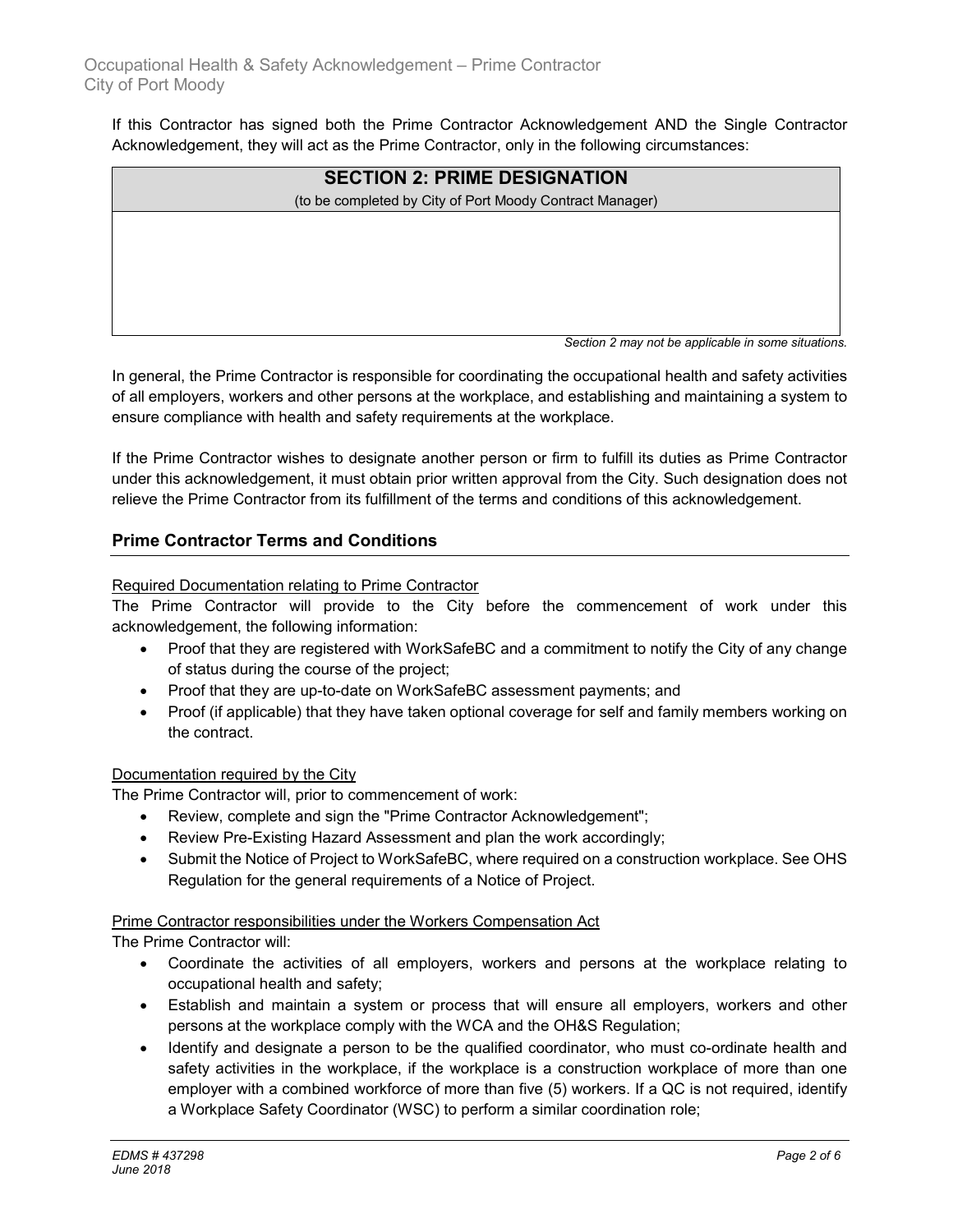Occupational Health & Safety Acknowledgement – Prime Contractor City of Port Moody

- Arrange and chair a pre-project meeting with the City and other employer representatives to identify individuals or positions who will act as the qualified coordinator, or Workplace Safety Coordinator and qualified persons; discuss site orientation(s), first aid resources, access/egress, inspections investigations, emergency and other procedures requiring coordination; and any non-routine preexisting hazards that the Owner is aware of.
- Inform all other employers for the project of the designation of Prime Contractor;
- In the event that more than one person or firm declares or purports to act as the Prime Contractor at an Owner's worksite, immediately notify the Owner's site supervisor or project coordinator if no supervisor is on site;
- Be directly responsible for the health and safety of the Prime Contractor's workers;
- Immediately report to the Owner any critical health or safety hazard that is identified at the workplace and implement the measures to necessary to ensure the health and safety of workers at the workplace, address the hazards, including by stopping work, and by not permitting resumption of work until it is determined safe to do so;
- Immediately report to the Owner any incident that requires a WorkSafeBC notification and/or an investigation;
- Conduct investigations of incidents as required under the WCA and the OHS Regulation, as may be directed, and as may be required, by the Owner; and
- Meet all other responsibilities required of the Prime Contractor under the WCA and the WorkSafeBC OHS Regulation.

## **Prime Contractor Appointed Qualified Coordinator**

Where a Qualified Coordinator is required by the OHS Regulation, the Prime Contractor will appoint a Qualified Coordinator, and will ensure that the Qualified Coordinator fulfills the responsibilities set out in section 20.3 of the OHS Regulation, and will:

- Coordinate all health and safety activities for the project;
- Know who all other Contractor's qualified persons are, if it is a construction workplace;
- Ensure that all workers at the workplace are informed of pre-existing workplace hazards, and of any hazards on the workplace that will be created by the work;
- Ensure that all workers are adequately trained in the performance of their job tasks with particular reference to any job or task which may cause a risk to themselves, their co-workers or to any third party;
- Ensure that hazards are addressed throughout the duration of the work activity;
- Ensure there are written procedures for safe work practices to be followed at the workplace;
- Have a workplace drawing showing where all employers at the workplace are working, where first aid is located, emergency transportation system for injured workers, and evacuation marshalling points. This document must be provided to the Owner prior to the commencement of work activity;
- Ensure that if there is an incident, that requires a WorkSafeBC notification (e.g. where there is loss of life or where there was potential for an incident leading to loss of life), the Owner is advised forthwith of the details and any other information. This will be provided to the Owner for information purposes only;
- Ensure that workplace safety inspections, investigations and meetings occur and are documented; and
- Ensure that there is compliance with any other statute, regulation or by-law which is in place to provide worker safety.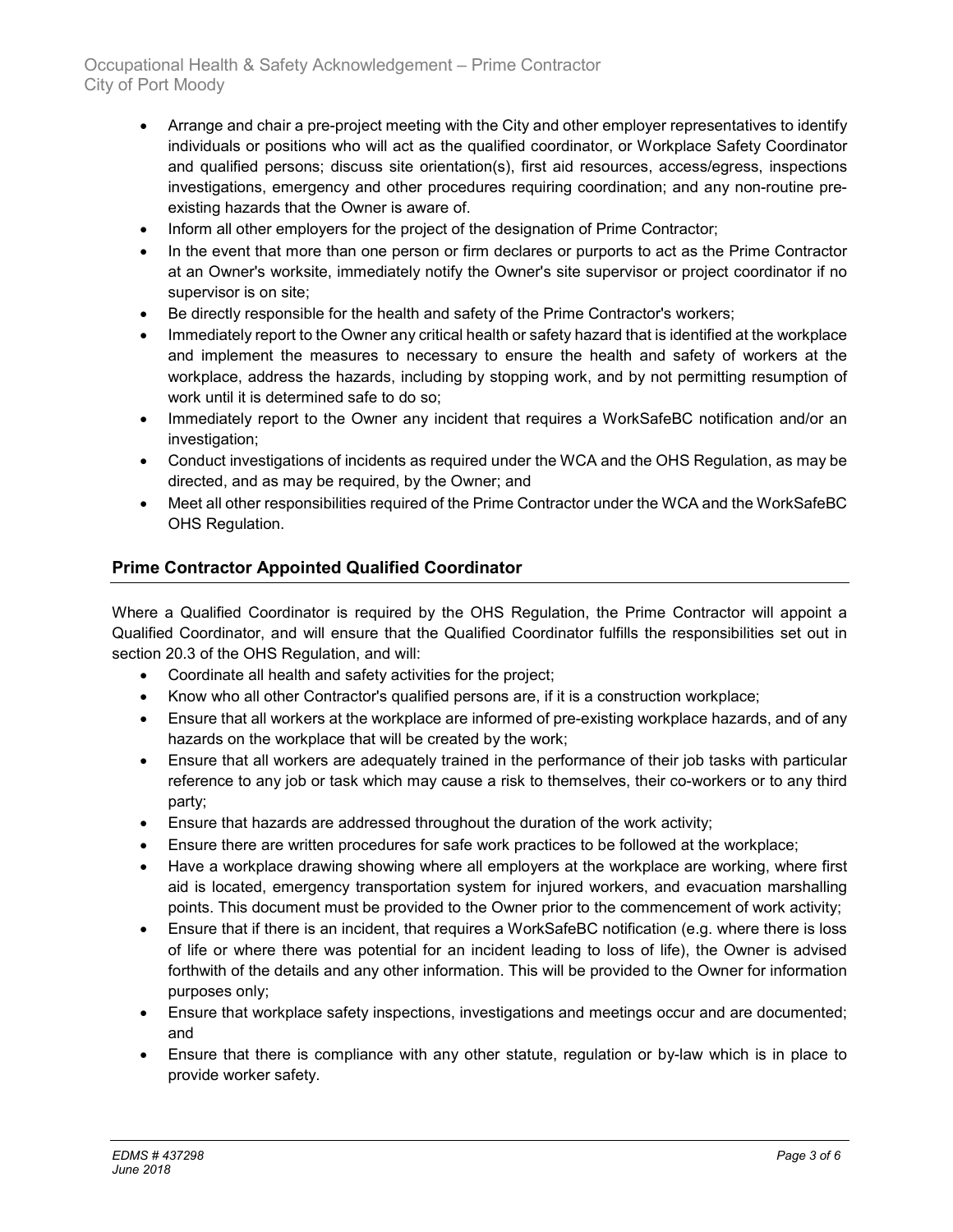|  |  |  |  |  |  | Appendix A - Pre Existing Hazard Assessment |
|--|--|--|--|--|--|---------------------------------------------|
|--|--|--|--|--|--|---------------------------------------------|

*(Completed by City of Port Moody Project Manager)*

| Department/Division: _ |  |
|------------------------|--|
| Date:                  |  |

**NOTE:** To be completed by the City of Port Moody Project Manager, to make the Prime Contractor aware of any pre-existing hazards. Due caution is always required by the Contractor. If additional pre-existing hazards are known at a future date they will be identified in writing to the Contractor prior to commencement of work, at a pre-project meeting and/or at site meeting(s) or facility orientations.

#### **Examples of Pre-existing Hazards:**

(see the definition of pre-existing hazards on page 1)

- Working in an excavation
- Underground utilities (e.g. gas, electricity, telecommunications, sewer, water)
- Danger trees
- Sloping or uneven ground
- Electric power lines above ground/overhead
- Asbestos or other toxic materials
- Contaminated atmosphere
- Confined spaces
- Working at elevation
- Working on or above water
- **•** Energized or pressurized systems requiring lock-out
- Vehicular traffic

| Option A: | No pre-existing hazards identified at this time. If pre-existing hazards are known<br>at a future date they will be discussed with the contractor prior to commencement<br>of work. |
|-----------|-------------------------------------------------------------------------------------------------------------------------------------------------------------------------------------|
| Option B: | List and describe any pre-existing hazards, known at this time:                                                                                                                     |
|           |                                                                                                                                                                                     |
|           |                                                                                                                                                                                     |
|           |                                                                                                                                                                                     |
|           |                                                                                                                                                                                     |
|           |                                                                                                                                                                                     |
|           |                                                                                                                                                                                     |

| The City of Port Moody Project Manager Name (Print): |
|------------------------------------------------------|
|------------------------------------------------------|

#### **The City of Port Moody Project Manager Signature:**

**Department/Division:** 

**Date:**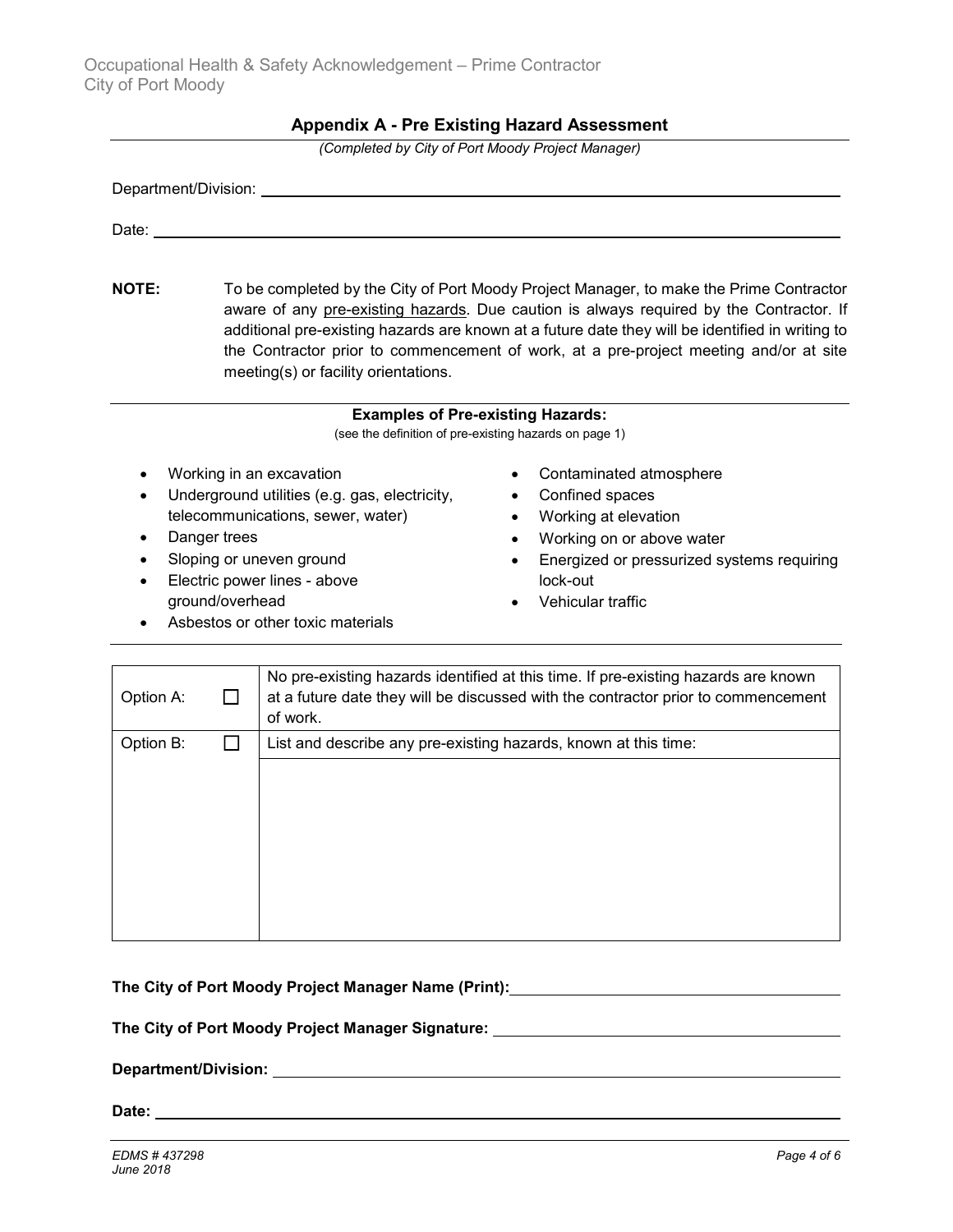## **Confirmation of Occupational Health & Safety Responsibilities** *(C2)*

| <b>Confirmation of Prime Contractor</b>                                                                                                                                                                                                                                      | $\Box$ Yes | l INo     |
|------------------------------------------------------------------------------------------------------------------------------------------------------------------------------------------------------------------------------------------------------------------------------|------------|-----------|
| Contractor understands that in any conflict of directions, the WC Act and/or the<br>WorkSafeBC OH&S Regulation shall prevail                                                                                                                                                 | $\Box$ Yes | ∐No       |
| Appendix "A" Pre-Existing Hazard Assessment form received and reviewed                                                                                                                                                                                                       | $\Box$ Yes | ΠNo       |
| Contractor will communicate hazards to its workers and ensure that appropriate<br>measures are taken for work protection                                                                                                                                                     | $\Box$ Yes | l INo     |
| Contractor will immediately report to the City any critical health or safety hazard<br>that is identified during work and will not undertake further work until it is safe to do<br>so                                                                                       | $\Box$ Yes | l INo     |
| Contractor accepts that written documentation (e.g. safety program, safe work<br>practices, notes, records, inspections, meetings etc.) on health and safety issues<br>relating to the contract must be available upon request by the City and/or by a<br>WorkSafeBC Officer | $\Box$ Yes | - INo     |
| Contractor confirms that the contractor and its workers will be suitably trained and<br>competent to perform the duties for which they are assigned                                                                                                                          | $\Box$ Yes | □No       |
| Contractor conducts safety orientation of all their new and young workers                                                                                                                                                                                                    | $\Box$ Yes | - INo     |
| Contractor will assess and comply with the first aid requirements and ensure first<br>aid support is in place for all employers' employees at workplaces under the scope<br>of this contract.                                                                                | $\Box$ Yes | - INo     |
| Contractor assumes responsibility for the health and safety of its workers and for<br>ensuring compliance by its workers with the WC Act and the WorkSafeBC OH&S<br>Regulation                                                                                               | $\Box$ Yes | ∐No       |
| Contractor understands any OH&S violation by the Contractor may be considered<br>a breach of contract resulting in possible termination or suspension of the contract<br>and/or any other actions deemed appropriate at the discretion of the City                           | $\Box$ Yes | $\Box$ No |
| Contractor understands any penalties, sanctions or additional costs levied against<br>the Contractor will be the sole responsibility of the Contractor                                                                                                                       | $\Box$ Yes | ∃No       |